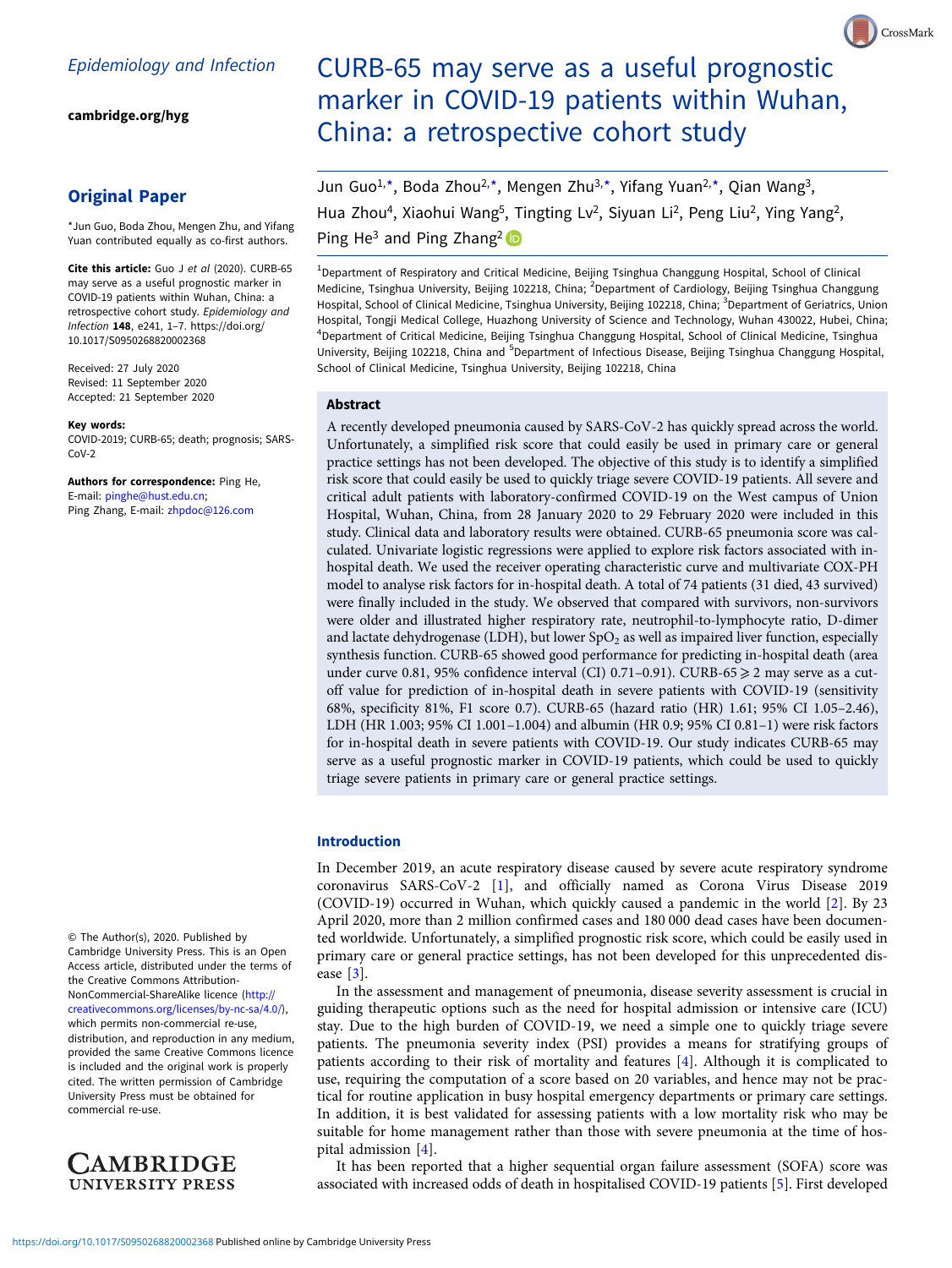in 1994, the SOFA score has been proved useful in predicting outcomes for patients in ICU. SOFA score measures organ dysfunction in six different systems (needs arterial blood gas result), using a 5-point scale, which also makes it difficult to use to triage patients.

It has recently been reported that older COVID-19 patients (>65 years) with comorbidities were at increased risk of death [[6\]](#page-6-0), which enlightens us to test the prognostic value of CURB-65 score in COVID-19 patients. CURB-65 score is a widely used score system to guide the treatment of community-acquired pneumonia (CAP), which consists of five easily acquired parameters (confusion, blood urea nitrogen (BUN), respiratory rate, blood pressure and age) [[7](#page-6-0)]. CURB-65 score has been verified to effectively predict clinical outcomes in CAP caused by viral infection [[8](#page-6-0)]. Our study aimed to analyse the prognostic value of CURB-65 at admission in patients with COVID-19 and to identify the CURB-65 cut-off value for in-hospital death.

#### **Methods**

#### Study design and participants

This is a retrospective, single-centre cohort study. All severe and critical adult patients with laboratory-confirmed COVID-19 in the West campus of Union Hospital, Tongji Medical College Huazhong University of Science and Technology (Wuhan, China), from 28 January 2020 to 29 February 2020, were included in this study. The confirmed diagnosis of COVID-19 was defined as a positive result by using real-time reverse-transcriptase polymerase chain reaction detection for routine nasal and pharyngeal swab specimens as described elsewhere [\[9\]](#page-6-0). Since this hospital was one of the major designated hospitals for the transfer of severe patients with COVID-19 in Wuhan, patients admitted were either diagnosed with severe or critical COVID-19. The diagnosis of severe or critical cases was in accordance with the 6th edition guideline issued by China's National Health Commission as previously reported [\[3\]](#page-6-0). Adult severe cases were diagnosed when any of the following criteria were met: (1) respiratory distress  $(\geq 30)$ breaths/min (bpm)); (2) oxygen saturation  $\leq 93\%$  at rest and (3) arterial partial pressure of oxygen  $(PaO<sub>2</sub>)/fraction$  of inspired oxygen (FiO<sub>2</sub>)  $\leq 300$  mmHg (l mmHg = 0.133 kPa). Adult critical cases were diagnosed when any of the following criteria were met: (1) respiratory failure and requiring mechanical ventilation; (2) shock and (3) with other organ failures that require ICU care. Patients were treated in accordance with the 6th edition guideline issued by China's National Health Commission [\[3\]](#page-6-0) with no bias. This study was conducted in accordance with the amended Declaration of Helsinki.

# Data collection

The clinical characteristics, including symptoms, signs, laboratory results, treatments and outcomes, were obtained from the hospital's electronic medical records according to previously designed standardised data collection forms. Routine blood examinations were complete blood count, coagulation profile, serum biochemical tests (including renal and liver function, creatine kinase (CK), lactate dehydrogenase (LDH) and electrolytes), myocardial injury markers, C-reactive protein (CRP) and procalcitonin. The frequency of examinations was determined by the treating physician. The results at admission were analysed in our research. CURB-65 score was calculated in all patients as previously described [[10\]](#page-6-0).

Briefly, data for confusion, BUN, respiratory rate, systolic blood pressure (SBP) or diastolic blood pressure (DBP), age were collected and scored.

Two researchers independently reviewed the data collection forms, and a third researcher adjudicated any difference in interpretation between the two primary reviewers.

#### Statistical analysis

We first compared different characteristics between survivors and non-survivors. Continuous and categorical variables were reported as median (interquartile range  $(IQR)$ ) and  $N$  (%). They were tested by Wilcoxon rank-sum test,  $\chi^2$  test or Fisher's exact test where appropriate. Then univariate analysis for risk factors associated with death were conducted with logistic regressions and plotted by forest plots. We then applied the receiver operating characteristic (ROC) curve analysis to evaluate the performance of CURB-65 on death. An area under curve (AUC) over 0.8 was considered a good discrimination ability. To identify a better cut-off value for CURB-65 and death, diagnostic statistics (sensitivity, specificity and F1 score) were compared, and associated approaches for optimal threshold identification (Younden's index, minimum distance estimation and cross-over point for sensitivity-specificity curve) were applied. In addition, univariate Cox models for different CURB-65 cut-off values and death were conducted. The model with a smaller Akaike information criterion (AIC) was considered as a better model. A Kaplan– Meir curve was then plotted, with a log-rank test conducted for the comparison between the two groups divided by our identified cut-off value. Finally, a multi-variate Cox proportional-hazard model was used to evaluate the contribution of potential risk factors for death. To avoid overfitting in the model with a small sample size (number of deaths = 31), three variables were finally chosen for multivariate analysis based on the results of univariate analysis and clinical knowledge. In all Cox models, time was measured as the time since the admission day. A two-sided  $\alpha$  of less than 0.05 was considered statistically significant. The statistical analyses were performed using SAS 9.4 (SAS Institute, Cary, NC, USA).

#### Results

From 28 January 2020 to 29 February 2020, 113 adult patients were hospitalised, after excluding 35 patients that were still hospitalised or not confirmed by COVID-19 RNA detection, and four patients without available key information in their medical records, a total of 74 patients were included in this study. Among all 74 patients, 31 patients died and 43 patients survived [\(Fig. 1\)](#page-2-0).

#### Baseline characteristics between survivors and non-survivors

As shown in [Table 1,](#page-3-0) the median age of all patients was 64 years (IQR 46–67), ranging from 21 to 91 years, among whom 58% were male. Of all patients, 89% lived in Wuhan and 98% showed bilateral patchy shadowing in chest computed tomography (CT). The median length of hospital stay was 15.5 days. Hypertension (31%) and diabetes (18%) were common comorbidities. The most common symptoms on admission were fever (77%) and cough (70%), followed by dyspnoea (54%) and fatigue (53%). On admission, fever was observed in only 28% of all patients, 24% had percutaneous oxygen saturation  $(SpO<sub>2</sub>)$  below 90%, 26% had respiratory rate higher than 24 bpm. Patients illustrated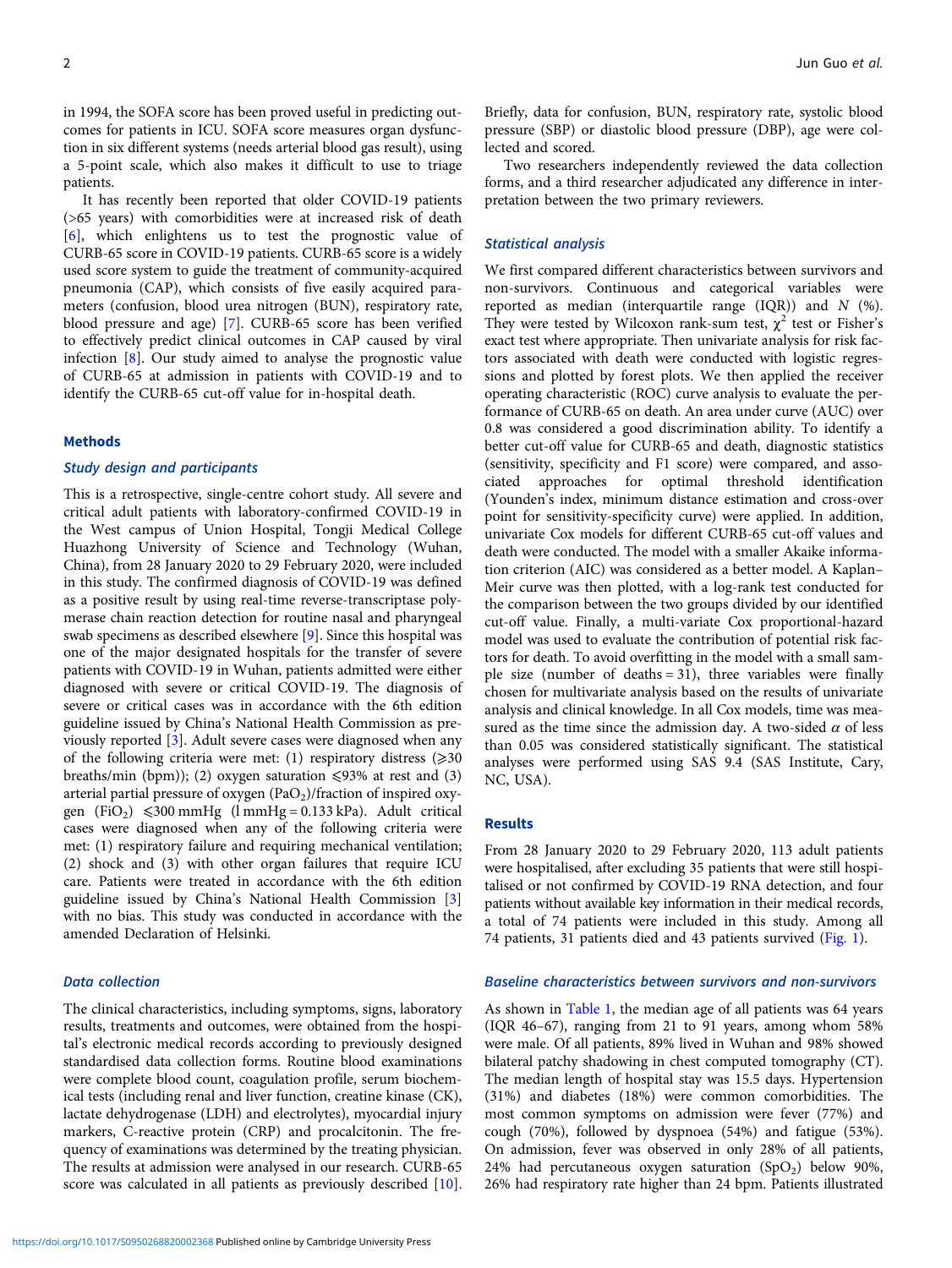<span id="page-2-0"></span>

Fig. 1. Patient flowchart.

low blood lymphocyte count with a median of 0.89 (0.58,  $1.37 \times 10^9$ /l, low serum albumin with a median of 29.4 (25.4, 33.8) g/l, high neutrophil-to-lymphocyte ratio (NLR) with a median of 6.51 (3.43, 10.28), high CRP with a median of 40.95 (10.63, 92.29) mg/l and high D-dimer with a median of 0.86 (0.3, 6) μg/ml. Of all patients, 61% had a CURB-65 score 0 or 1, 28% had a CURB-65 score 2, 11% had a CURB-65 score 3 or above.

Compared with survivors, non-survivors were older in age (68 *vs.* 60,  $P = 0.001$ ) and presented more with dyspnoea (81%) *vs.* 35%,  $P < 0.0001$ ) and confusion (26% *vs.* 2%,  $P = 0.002$ ). At admission, higher proportion of non-survivors suffered from fever (43% *vs.* 19%,  $P = 0.02$ ),  $SpO<sub>2</sub> < 90%$  (37% *vs.* 3%,  $P = 0.0004$ ) and respiratory rate over 24 bpm (52% *vs.* 7%, P < 0.0001) ([Table 1](#page-3-0)). Non-survivors exhibited different profiles of laboratory tests compared with survivors. In general, they had higher white blood cells (WBC) (8.2 *vs.* 6.3,  $P = 0.002$ ), higher neutrophil (7.2 vs. 4.4, P < 0.0001), lower lymphocyte (0.7 vs. 1.1,  $P < 0.0001$ ) and thus resulted in a much higher NLR (10.3 vs. 4.1,  $P < 0.0001$ ). Higher levels of inflammatory or tissue injury markers were observed in non-survivors compared with survivors, including CRP (85 *vs.* 25,  $P < 0.0001$ ), LDH (541 *vs.* 252,  $P <$ 0.0001) and  $\alpha$ -hydroxybutyrate dehydrogenase (449 *vs.* 201,  $P$  < 0.0001). Markers for liver function, especially syntheses function, were lower in non-survivors than survivors: albumin (27 vs. 33,  $P < 0.0001$ ), pre-albumin (171 *vs.* 86,  $P < 0.0001$ ). Elevated BUN (8.9 *vs.* 5.4,  $P = 0.001$ ) was observed in non-survivors than survivors, with no significant difference in estimated glomerular filtration rate (eGFR). The serum levels of CK (150 *vs.* 55,  $P = 0.001$ ) and CK-MB (150 *vs.* 55,  $P = 0.001$ ) were elevated in non-survivors compared with survivors, with no significantly difference in troponin T or NT-proBNP (data not shown). Remarkable elevated D-dimer (8 vs. 0.5,  $P = 0.0002$ ) and prolonged prothrombin time (14.3 *vs.* 13.1,  $P = 0.002$ ) were observed in non-survivors. As shown in [Figure 2](#page-4-0) and [Table 1,](#page-3-0) non-survivors had higher proportion of patients with CURB-65 score 2 (42% vs. 19%), 3 or above  $(26\% \text{ vs. } 0\%) (P < 0.0001).$ 

## Univariate analysis of risk factors for death

Significant variables in univariate analysis are plotted in [Figure 3](#page-4-0). Among all the factors associated with in-hospital death, CURB-65 (odds ratio (OR) 4.11, 95% confidence interval (CI) 2.10–8.02) had the largest effect size, followed by neutrophil (OR 1.73, 95% CI 1.28–2.34), NLR (OR 1.37, 95% CI 1.16–1.62), WBC (OR 1.45, 95% CI 1.14–1.84) and D-dimer (OR 1.54, 95% CI 1.24–1.91). For discrimination ability, LDH demonstrated the highest AUC of 0.93 and 1 unit increment of LDH increased the odds for death by 1% (OR 1.01, 95% CI 1.01–1.02). Among all risk factors, CURB-65 still showed good performance with an AUC of 0.81 (95% CI 0.71–0.91) (Supplementary Figure 2).

## Identification of cut-off value for CURB-65

We further explored the potential cut-off value for CURB-65 in predicting in-hospital death. As shown in Supplementary Figure 3, all survivors had CURB-65 <3, while only 26% of nonsurvivors had CURB-65  $\geq$ 3, which indicates 3 may not be a proper cut-off in predicting death. As shown in Supplementary Figure 4, Youden's index for the ROC curve of CURB-65 was 2, with a sensitivity of 68% and specificity of 81%, suggesting 2 seems a better cut-off value. When the CURB-65 cut-off value was set to 2, the highest F1 score (0.70) and lowest AIC (222) for univariate Cox models were observed (Supplementary Table 1).

# Survival analysis according to modified CURB-65 cut-off value

We compared the clinical characteristics of different CURB-65 score categories. As shown in Supplementary Table 2, patient with CURB-65 score 2 or above illustrated similar clinical characteristics to non-survivors, such older age  $(71 \text{ vs. } 60, P < 0.0001)$ , higher respiratory rate (24 *vs.* 20,  $P = 0.0006$ ), lower SpO<sub>2</sub> (92 *vs.* 97,  $P =$ 0.0003), higher NLR (10.8 vs. 4.4, P < 0.0001) and higher D-dimer (5.4  $\upsilon$ s. 0.5,  $P = 0.004$ ). Kaplan–Meier curve demonstrated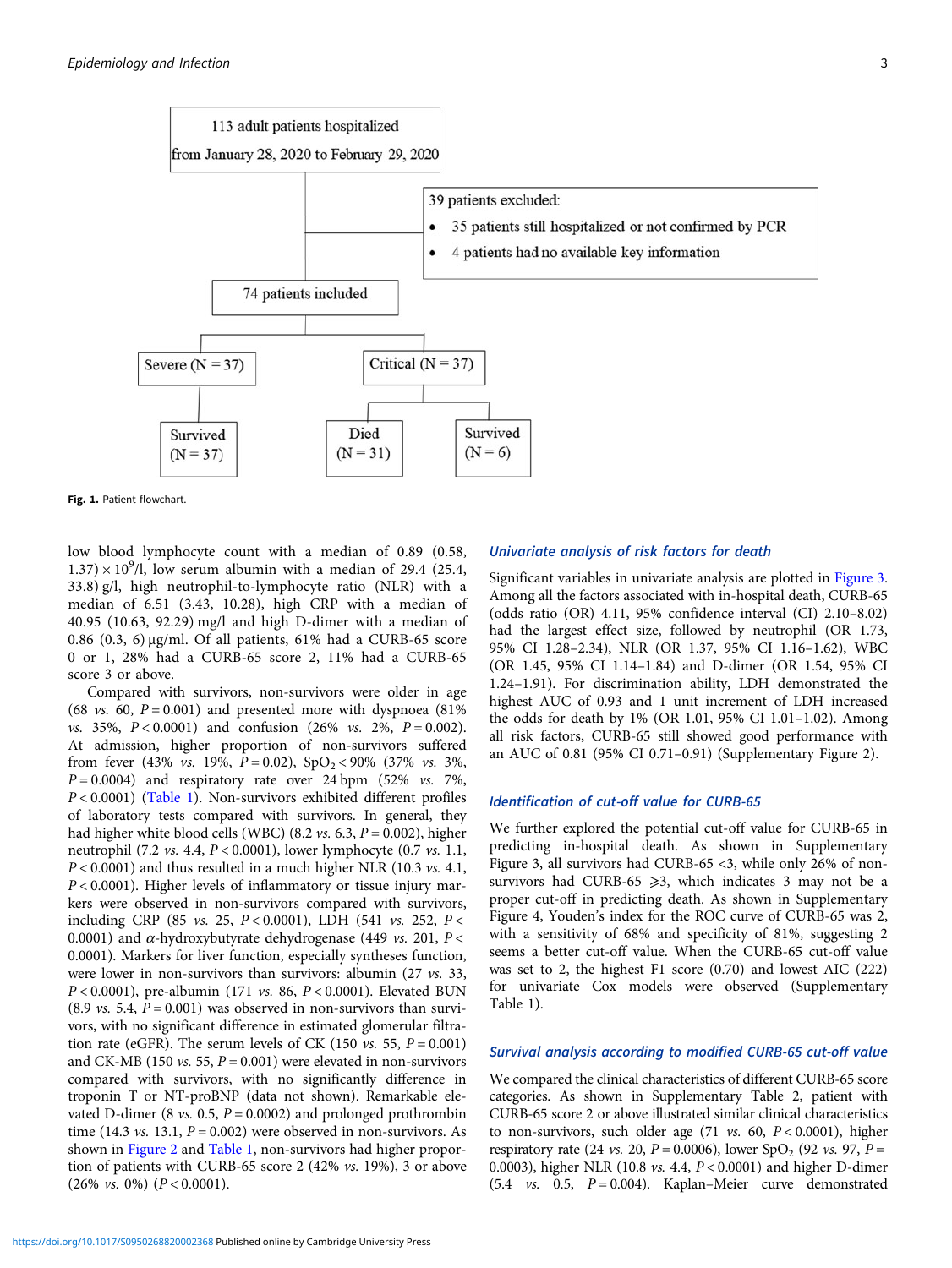# <span id="page-3-0"></span>Table 1. Baseline characteristics of study population

|                                               | All                    | Survivors             | Non-survivors          |               |
|-----------------------------------------------|------------------------|-----------------------|------------------------|---------------|
| Variables                                     | $(N = 74)$             | $(N = 43)$            | $(N = 31)$             | $P$ value     |
| Demographics and clinical characteristics     |                        |                       |                        |               |
| Age (years)                                   | 64 (56, 72)            | 60(50, 68)            | 68 (63, 79)            | $0.001**$     |
| Gender (male%)                                | 43 (58.1)              | 22(51.1)              | 21(67.7)               | 0.15          |
| Living in Wuhan (%)                           | 66 (89.19)             | 41 (95.35)            | 25 (80.65)             | $0.04*$       |
| Hypertension (%)                              | 23(31.0)               | 14 (32.5)             | 9(29.0)                | 0.75          |
| Diabetes (%)                                  | 13(17.5)               | 9(20.9)               | 4(12.9)                | 0.37          |
| Length of stay (days)                         | 15.5(9, 27)            | 21(15, 34)            | 8(4, 14)               | $< 0.0001**$  |
| Symptoms and vital signs on admission         |                        |                       |                        |               |
| Cough (%)                                     | 52 (70.27)             | 30 (69.77)            | 22 (70.97)             | 0.91          |
| Fever (%)                                     | 57 (77.03)             | 33 (76.74)            | 24 (77.42)             | 0.95          |
| Dyspnoea (%)                                  | 40 (54.05)             | 15 (34.88)            | 25 (80.65)             | $< 0.0001**$  |
| Confusion (%)                                 | 9(12.16)               | 1(2.33)               | 8(25.81)               | $0.002**$     |
| Temperature (°C)                              | 36.6 (36.2, 37.5)      | 36.5 (36.1, 36.8)     | 36.95 (36.3, 37.9)     | $0.03*$       |
| Respiratory rate ≥24 bpm                      | 19 (26.39%)            | $3(7.32\%)$           | 16 (51.61%)            | $< 0.0001$ ** |
| Heart rate (bpm)                              | 86 (78, 100)           | 84 (77, 96)           | 90 (82, 110)           | $0.02*$       |
| $SO_2$ < 90% on admission                     | 10 (15.15%)            | $1(2.5\%)$            | 9 (34.62%)             | $0.0004**$    |
| SBP (mmHg)                                    | 131 (120, 146)         | 130 (120, 141)        | 140 (126, 156)         | 0.17          |
| DBP (mmHg)                                    | 96 (91, 98)            | 97 (94, 98)           | 90.5(81, 95)           | 0.18          |
| Radiology                                     |                        |                       |                        |               |
| Bilateral patchy shadowing in chest CT        | 72 (98.63%)            | 42 (97.67%)           | 30 (100%)              | 0.4           |
| Laboratory results                            |                        |                       |                        |               |
| Complete blood count (CBC)                    |                        |                       |                        |               |
| WBC $(x10^9/l)$                               | 6.73 (5.19, 8.24)      | 6.29 (4.91, 7.62)     | 8.2 (5.93, 10.93)      | $0.002**$     |
| Neutrophil (×10 <sup>9</sup> /l)              | 5.55 (3.96, 7.2)       | 4.44 (3.63, 5.79)     | $7.21$ (5.28, 10.11)   | $< 0.0001**$  |
| Lymphocyte $(x10^9/l)$                        | $0.89$ $(0.58, 1.37)$  | 1.09(0.84, 1.42)      | $0.66$ $(0.42, 0.88)$  | $0.0002**$    |
| <b>NLR</b>                                    | 6.51 (3.43, 10.28)     | $4.13$ $(2.4, 6.58)$  | 10.29 (7.25, 20.93)    | $< 0.0001**$  |
| Monocyte $(x10^9/l)$                          | $0.37$ $(0.24, 0.54)$  | $0.42$ $(0.33, 0.6)$  | $0.27$ $(0.2, 0.39)$   | $0.003**$     |
| Haemoglobin (g/dl)                            | 126 (111, 142)         | 123.5 (115, 145)      | 127 (105, 137)         | 0.72          |
| Platelet $(x10^9/l)$                          | 190 (153, 235)         | 207.5 (168, 258)      | 162 (120, 213)         | $0.006**$     |
| Inflammatory or tissue injury markers         |                        |                       |                        |               |
| C reactive protein (mg/l)                     | 40.95 (10.63, 92.29)   | 25.29 (4.78, 55.1)    | 85.07 (53.59, 115.225) | $< 0.0001**$  |
| Lactic dehydrogenase (U/l)                    | 370 (214.5, 531.5)     | 252 (185.5, 327)      | 541 (443.5, 602)       | $< 0.0001**$  |
| $\alpha$ -Hydroxybutyrate dehydrogenase (U/l) | 306.5 (170, 449)       | 201 (149, 250)        | 449 (360, 505)         | $< 0.0001**$  |
| Liver and renal function                      |                        |                       |                        |               |
| Alanine aminotransferase (U/l)                | 33.5(23, 52)           | 29.5 (21, 48)         | 48 (28.5, 69)          | $0.01*$       |
| Aspartate aminotransferase (U/l)              | 35 (22, 49)            | 29.5 (20, 40)         | 48 (30, 72.5)          | $0.001**$     |
| Serum pre-albumin (mg/l)                      | 131.4 (85.9, 209.9)    | 171.1 (115.7, 247.6)  | 85.9 (61.1, 129.1)     | $< 0.0001**$  |
| Serum albumin (g/l)                           | 29.4 (25.4, 33.8)      | 32.65 (26.8, 38.4)    | 26.55 (24.4, 28.65)    | $< 0.0001**$  |
| BUN (mmol/l)                                  | $6.41$ (4.39, 10.09)   | 5.35 (3.78, 7.78)     | 8.91 (5.97, 14.48)     | $0.001**$     |
| eGFR (ml/min)                                 | 90.74 (68.92, 111.717) | 93.4 (67.71, 118.465) | 77.81 (71.6, 97.739)   | 0.14          |
| Cardiac injury markers                        |                        |                       |                        |               |
| $CK$ (U/l)                                    | 78.5 (45, 170)         | 54.5 (39, 99)         | 149.5 (75, 251.5)      | $0.001**$     |
|                                               |                        |                       |                        | (Continued)   |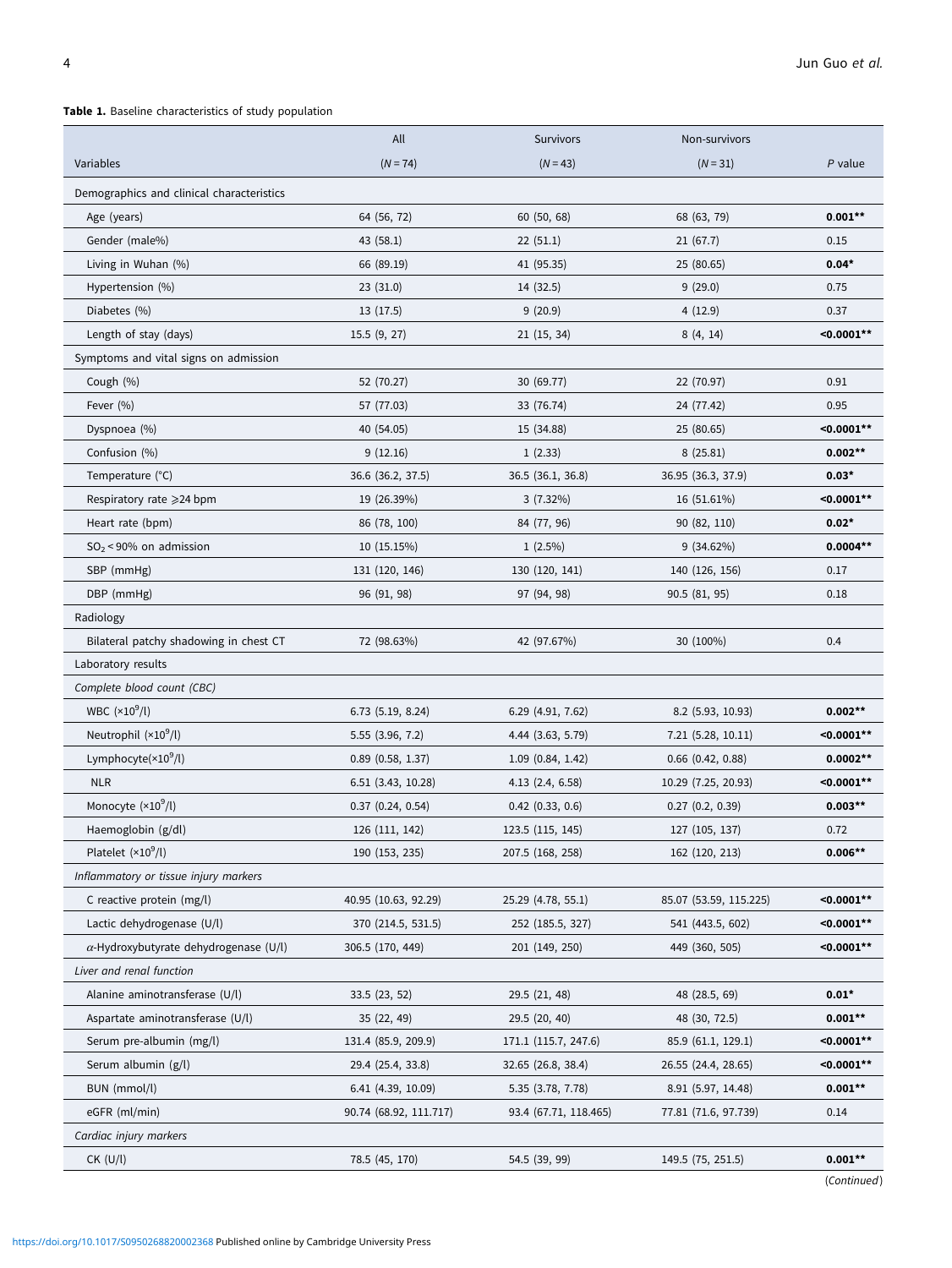# <span id="page-4-0"></span>Epidemiology and Infection 5

#### Table 1. (Continued.)

|                                           | All                | <b>Survivors</b>  | Non-survivors    |              |
|-------------------------------------------|--------------------|-------------------|------------------|--------------|
| Variables                                 | $(N = 74)$         | $(N = 43)$        | $(N = 31)$       | $P$ value    |
| $CK-MB$ (U/l)                             | 13(10, 20)         | 11(8.5, 14)       | 19 (13, 23)      | $< 0.0001**$ |
| Coagulation                               |                    |                   |                  |              |
| Prothrombin time (s)                      | 13.55 (12.7, 14.7) | 13.1 (12.5, 13.9) | 14.3(13.5, 15.1) | $0.002**$    |
| Activated partial thromboplastin time (s) | 37.15 (33.5, 42.3) | 36.6 (33.5, 40.1) | 39.2 (34.2, 43)  | 0.30         |
| D-Dimer $(\mu g/ml)$                      | 0.86(0.3, 6)       | 0.5(0.26, 1.685)  | 8(1.53, 8)       | $0.0002**$   |
| CURB-65 score                             |                    |                   |                  | $< 0.0001**$ |
| $0 - 1$                                   | 45 (60.81%)        | 35 (81.40%)       | 10 (32.26%)      |              |
| $\overline{2}$                            | 21 (28.38%)        | 8 (18.60%)        | 13 (41.94%)      |              |
| $\geqslant$ 3                             | 8 (10.81%)         | $\mathbf 0$       | $8(25.81\%)$     |              |

# **CURB-65 distribution for survivors and non-survivors**



Fig. 2. CURB-65 distribution for survivors and nonsurvivors. The distribution of patients with different CURB-65 score ranges was compared in survivors and non-survivors. In survivors, 81% had a CURB-65 score 0 or 1, 19% had a CURB-65 score 2. In nonsurvivors, 32% had CURB-65 score 0 or 1, 42% had CURB-65 score 2, while 26% had CURB-65 score 3.



Fig. 3. Univariate analysis of risk factors for in-hospital death. Significant variables in univariate analysis were plotted as a forest plot. The second column listed the AUC of all risk factors, the third column listed OR and 95% CI for all risk factors. Note: Those factors with extremely wide CI were ignored in the plot.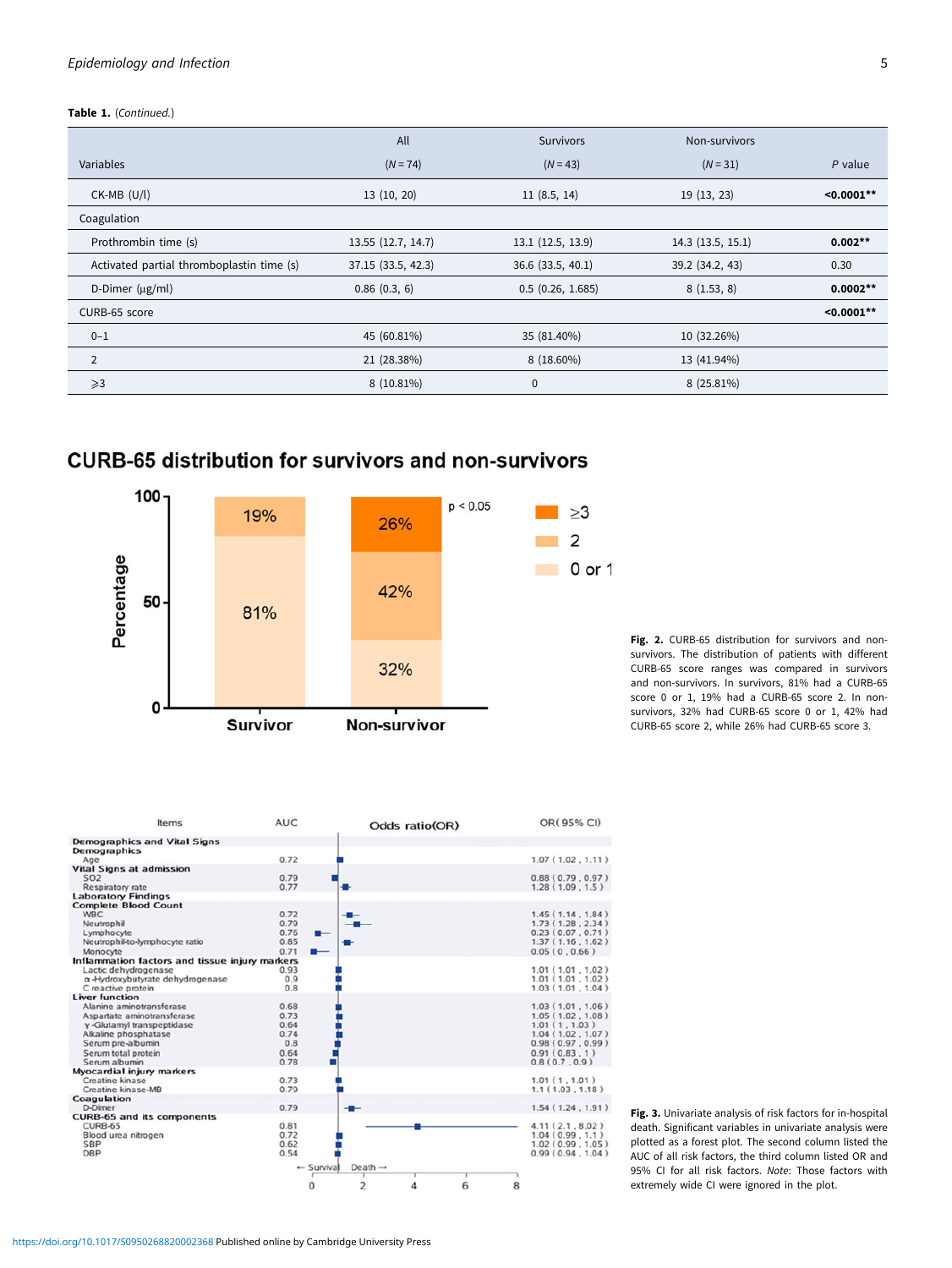



significantly higher survival rates in patients with CURB-65 <2 than patients with CURB-65  $\geq$ 2 (log-rank P-value <0.0001) (Fig. 4, Supplementary Table 3). We also performed univariate analysis to identify the risk factors for CURB-65  $\geq$ 2 and found that apart from the composing factors of CURB-65 (age, BUN and respiratory rate), the risk factors for CURB-65  $\geq$ 2 were high WBC, neutrophil, NLR, D-dimer and low lymphocyte (Supplementary Fig. 5), which were very similar to risk factors for death.

# Multivariate analysis

 $CURB-65 < 2 (P < 0.05)$ .

We found that CURB-65, LDH and serum albumin were associated with increased hazards of death in the multivariable Cox model (Table 2). We excluded variables from the univariable analysis if their between-group differences were not significant, if the number of events was too small to calculate hazard ratios (HRs), or if they had collinearity with CURB-65. One unit increase of CURB-65 increased the hazards of death by 61% (HR 1.61; 95% CI 1.05–2.46), while one unit decrease of serum albumin increased the hazards of death by 10% (HR 0.90; 95% CI 0.81–1.00).

## **Discussion**

This retrospective cohort study identified several risk factors for in-hospital death in adult patients in Wuhan who were hospitalised for COVID-19. In particular, higher serum LDH, lower serum albumin and higher CURB-65 score on admission were associated with higher hazards of in-hospital death. Previous reports showed that older age, D-dimer levels >1 μg/l and higher SOFA score on admission were associated with higher odds of in-hospital death. Our findings share similarities with previous reports in that older age is included in the CURB-65 score. In addition, our findings make useful supplementation to current knowledge by shedding light on the prognostic value of serum LDH and albumin.

Previous publications showed that non-survivors of COVID-19 tend to be older in age [[6](#page-6-0)], and have higher plasma concentrations of alanine aminotransferase, aspartate aminotransferase, creatinine, CK, LDH, cardiac troponin I, NT-proBNP and D-dimer [[11\]](#page-6-0). In hospitalised COVID-19 patients, common symptoms included fever, fatigue and dry cough. Lymphopoenia occurred in 70.3% of patients, prolonged prothrombin time



Table 2. Multivariate model for death

|               | Cox PH                    |         |
|---------------|---------------------------|---------|
|               | HR (95% CI)               | P value |
| CURB-65       | $1.61(1.05-2.46)$         | 0.0277  |
| LDH           | $1.003$ $(1.001 - 1.004)$ | 0.0018  |
| Serum albumin | $0.90(0.81 - 1.00)$       | 0.0422  |
|               |                           |         |

(PT) was noticed in 58% of patients, elevated serum LDH presented in 39.9% patients, while critical patients were more likely to have dyspnoea and anorexia [[12](#page-6-0)]. Similarly, we found that nonsurvivors were older and presented more with dyspnoea, confusion, fever and hypoxia. Non-survivors exhibited higher laboratory parameters such as WBC, neutrophil, NLR, CRP, LDH, α-hydroxybutyrate dehydrogenase, BUN, CK, CK-MB, D-dimer and PT, but lower laboratory parameters such as lymphocyte, albumin and pre-albumin.

Numerous scoring systems have been used to assess the severity of illness in patients with CAP (e.g. PSI [[4](#page-6-0), [13](#page-6-0)] and CURB-65 [[14\]](#page-6-0)) or in ICU (e.g. APACHE-II and SOFA [\[15](#page-6-0)]). However, they either require complicated input variables (e.g. APACHE-II) or require repeated measures (e.g. SOFA). In contrast, CURB-65, consisting of only five easily obtained parameters (mainly derived from vital signs), has been validated in different populations [\[14](#page-6-0), [16](#page-6-0), [17](#page-6-0)] and regarded as a strong predictor for mortality in CAP patients [\[8\]](#page-6-0). Celal Satici et al. also found an excellent discrimination ability of CURB-65 for prediction of 30-day mortality in hospitalised patients, although it was outperformed by the more complex score system PSI [\[18](#page-6-0)]. In our study, CURB-65 demonstrated a good performance (AUC 0.81) and had a relatively large effect size (OR 4.11, 95% CI 2.10–8.02) for in-hospital death in univariate analysis. Previous CAP guideline suggested that patients with CURB-65 score 0 and 1 should be treated as outpatients, those with CURB-65 score 2 should be hospitalised, while patients with CURB-65 score 3 or above should be assessed for ICU admission [\[19\]](#page-6-0). Here we found the cut-off value of 2 had better performance on diagnostic statistics and univariate COX model to predict in-hospital death. This lower cut-off might also imply a faster progression of COVID-19 compared with other CAP, which may need earlier intervention.